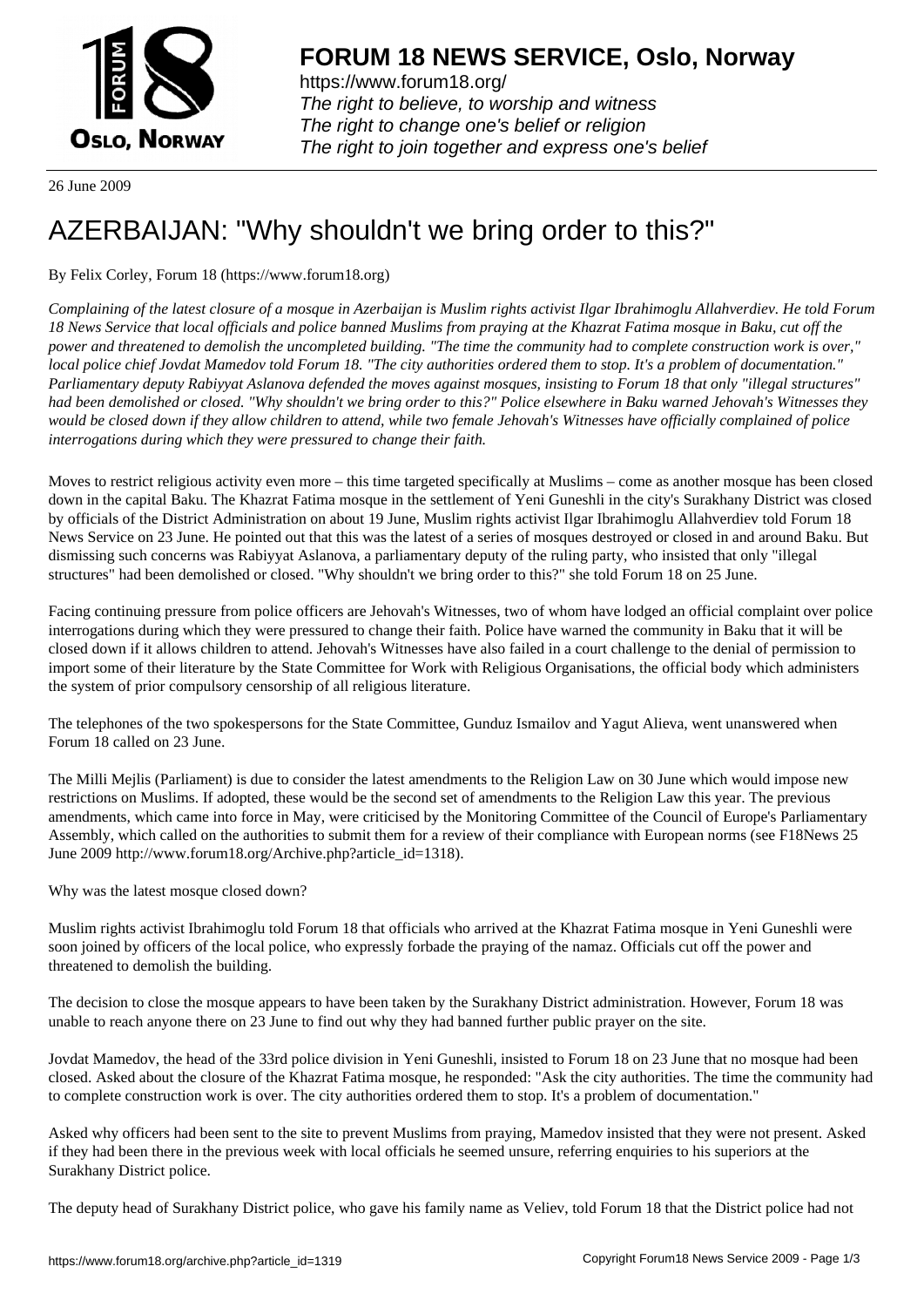Asked who had issued the order to close the mosque, Ibrahimoglu suggested that the District Administration would have been unlikely to have issued such an order without an order "from above".

Ibrahimoglu told Forum 18 that the mosque has been under construction since the 1990s, and that the interior is largely complete. He said only the cupola and the exterior of the walls need completing. He added that officials are no longer talking about demolishing the mosque but will only allow a few people from the mosque community to pray on the site. "The hundreds of local people who used to come there to pray are being blocked from doing so."

Forum 18 notes that many buildings in and around Baku are left unfinished – often for many years – and a few are used in the interim.

Muslims have expressed outrage to Forum 18 over the demolition of the two mosques and the closure of others in and near Baku (see F18News 18 June 2009 http://www.forum18.org/Archive.php?article\_id=1314). Press reports say attempts have been made away from Baku to demolish several mosques this year.

Deputy Aslanova of the ruling Yeni Azerbaijan (New Azerbaijan) Party, who heads the Milli Mejlis Human Rights Committee, insisted to Forum 18 that mosques that were built "illegally" – whether without documentation or on other people's property – had to be dealt with. She said this was not linked to the closure of other mosques on security grounds or for restoration. "You shouldn't be asking the question 'Why is this all happening now?', but rather 'Why wasn't this done before?'"

A deputy chairman of the Caucasian Muslim Board, Haji Salman Musaev, also downplayed the demolitions and closures. He told Forum 18 on 22 June that reconstruction underway in a number of mosques is necessary and that they will reopen as soon as possible.

A nationwide "temporary" ban on praying outside mosques, imposed in August 2008, along with bans on some Georgian Orthodox and Baptist churches reopening still remain in force (see F18News 29 January 2009 http://www.forum18.org/Archive.php?article\_id=1246).

## Children banned from worship?

Police have tried to prevent Jehovah's Witnesses from allowing children to attend their meetings in Baku, Jehovah's Witnesses told Forum 18 on 23 June. One of the leaders of their community in Baku was called in by the police of the 34th division in the city's Khatai District on 3 June. Police told the leader that children are not allowed to attend and that he was being given a "last warning". Police said that if this warning was not heeded their Kingdom Hall would be closed down.

"The police gave our leader no legal justification for the warning or for the demand not to allow children to attend," Jehovah's Witnesses told Forum 18. However, they said that children have continued to attend and so far police have not followed up on the warning.

No-one at the police's 34th division was prepared to talk to Forum 18 on 23 June to explain why the "warning" was issued and why they are insisting that children are not allowed to attend places of worship.

Officials have long disliked the presence of children at religious events. In December 2007, police in Azerbaijan's second city Gyanja [Gäncä] threatened Seventh-day Adventist pastor Elshan Samedov with jail for not banning school-age children from church and for leading worship in church-owned properties (see F18News 20 December 2007 http://www.forum18.org/Archive.php?article\_id=1065).

## Jehovah's Witnesses harassed

Two Jehovah's Witnesses lodged official complaints to the General Prosecutor's Office on 2 June over what they say was harassment by police officers at the 10th division of the police in Baku's Garadag District. In their complaints – seen by Forum 18 – Makhluga Akhmedova and Kaklik Muradova say they were discussing their faith on the street in Lokbatan on 30 April when two police cars drove up close to them. Four officers got out and, without showing identification or any document, ordered them to come to the police station, where the two women were held for four hours.

The two women complain that police officers "crudely insulted our faith and accused us of abandoning the Islamic religion, as though the law does not allow this". One officer told them they had no right to preach. Another officer forced them to write a statement about what they were doing and what they believe, despite their unwillingness to do so without a lawyer being present.

Akhmedova was asked to summon her husband, but she told police he was at work and they had no reason to intervene in her family life. Muradova said that she had an asthma attack during questioning and the police merely opened the window to allow in fresh air,